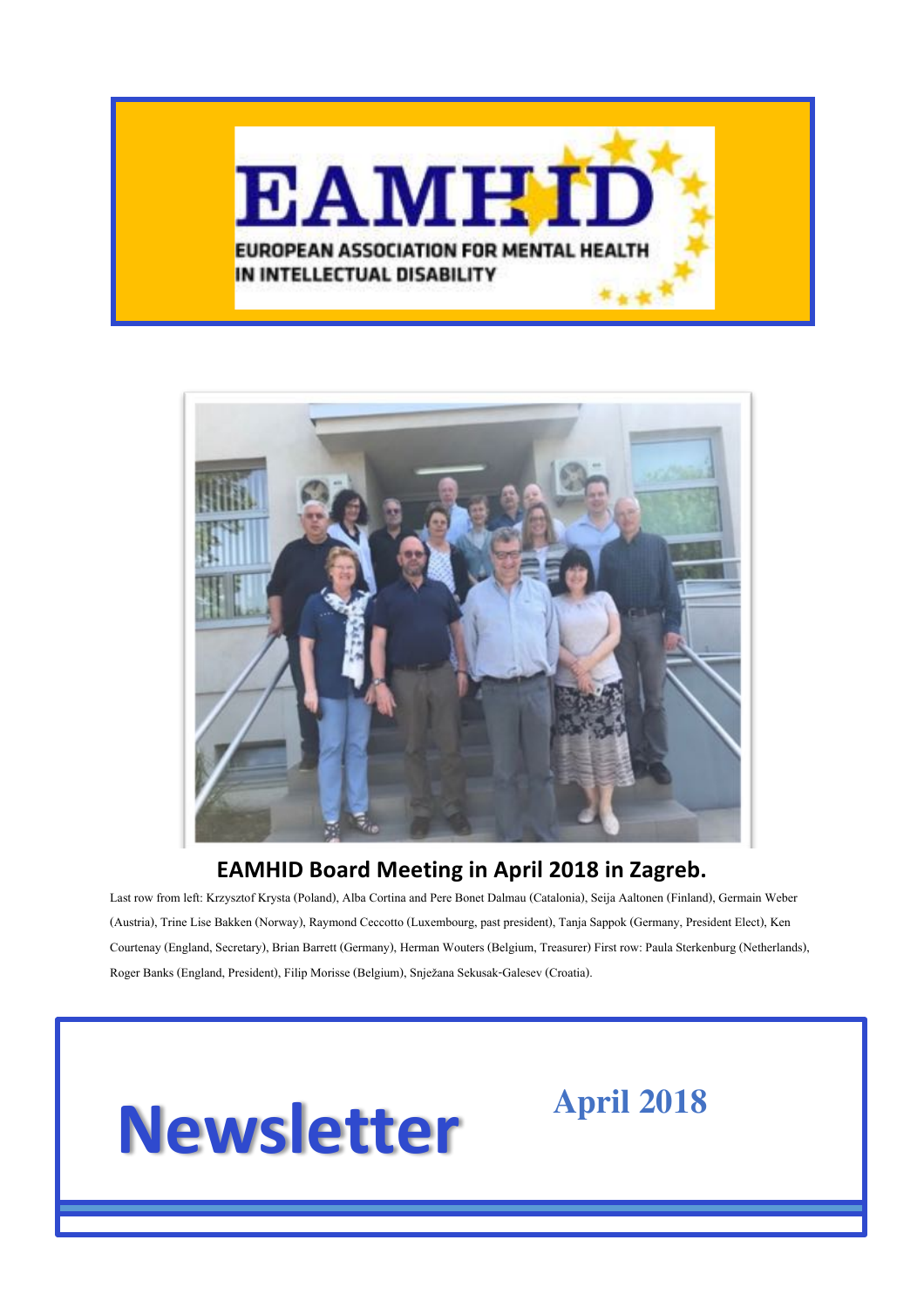#### **Table of Contents**

| PROMOTING MENTAL HEALTH ACROSS EUROPE                                                                                                                                            | 3                                                       |
|----------------------------------------------------------------------------------------------------------------------------------------------------------------------------------|---------------------------------------------------------|
| <b>EAMHID BOARD MEETING AND MASTERCLASS IN ZAGREB</b><br><b>HOSTING THE EAMHID 2019 IN BARCELONA:</b><br><b>AMPANS &amp; ALTHAIA</b>                                             | 3<br>$\overline{\mathbf{3}}$<br>$\overline{\mathbf{3}}$ |
| ACCESSIBILITY OF MENTAL HEALTH SERVICES FOR PEOPLE WITH INTELLECTUAL DISABILITIES:<br><b>WHERE ARE WE IN LUXEMBOURG?</b><br><b>EAMHID MASTERCLASS IN TURKU IN SEPTEMBER 2018</b> | 6<br>$\overline{\mathbf{z}}$                            |
| <b>ENABLE FINAL CONFERENCE ON CO-PRODUCTION IN BRUSSELS</b>                                                                                                                      | 8                                                       |
| <b>STAY UP TO DATE</b>                                                                                                                                                           | 9                                                       |
| <b>WHO SPECIAL DATE: WORLD MENTAL HEALTH DAY, 10 OCTOBER</b><br><b>EU DOSSIER ON CO-PRODUCTION</b>                                                                               | 9<br>9                                                  |
| <b>NEW BOOK RELEASES</b>                                                                                                                                                         | 9                                                       |
| <b>RECENT PAPERS OF EAMHID BOARD MEMBERS</b><br><b>UPCOMING EVENTS</b>                                                                                                           | 11                                                      |
| <b>DISABILITY AND WORK EUROPEAN PERSPECTIVES</b>                                                                                                                                 | 12<br>13                                                |
| <b>SERVICE FOR EAMHID MEMBERS</b>                                                                                                                                                | 14                                                      |
| <b>CURRENT TOPICS IN ID JOURNALS</b>                                                                                                                                             | 14                                                      |
| <b>CURRENT TOPICS IN ASD JOURNALS</b>                                                                                                                                            | 16                                                      |
| <b>WHAT IS IT ALL ABOUT?</b>                                                                                                                                                     | 18                                                      |
| <b>ABOUT EAMHID</b>                                                                                                                                                              | 18                                                      |
| <b>WHO WE ARE</b>                                                                                                                                                                | 19                                                      |

## **EAMHID**

*"The purpose of the Association is international co-operation and exchange of knowledge and experience in the field of mental health for people with intellectual disability with specific emphasis on coordinating and promoting scientific activities and improving standards of support throughout Europe."*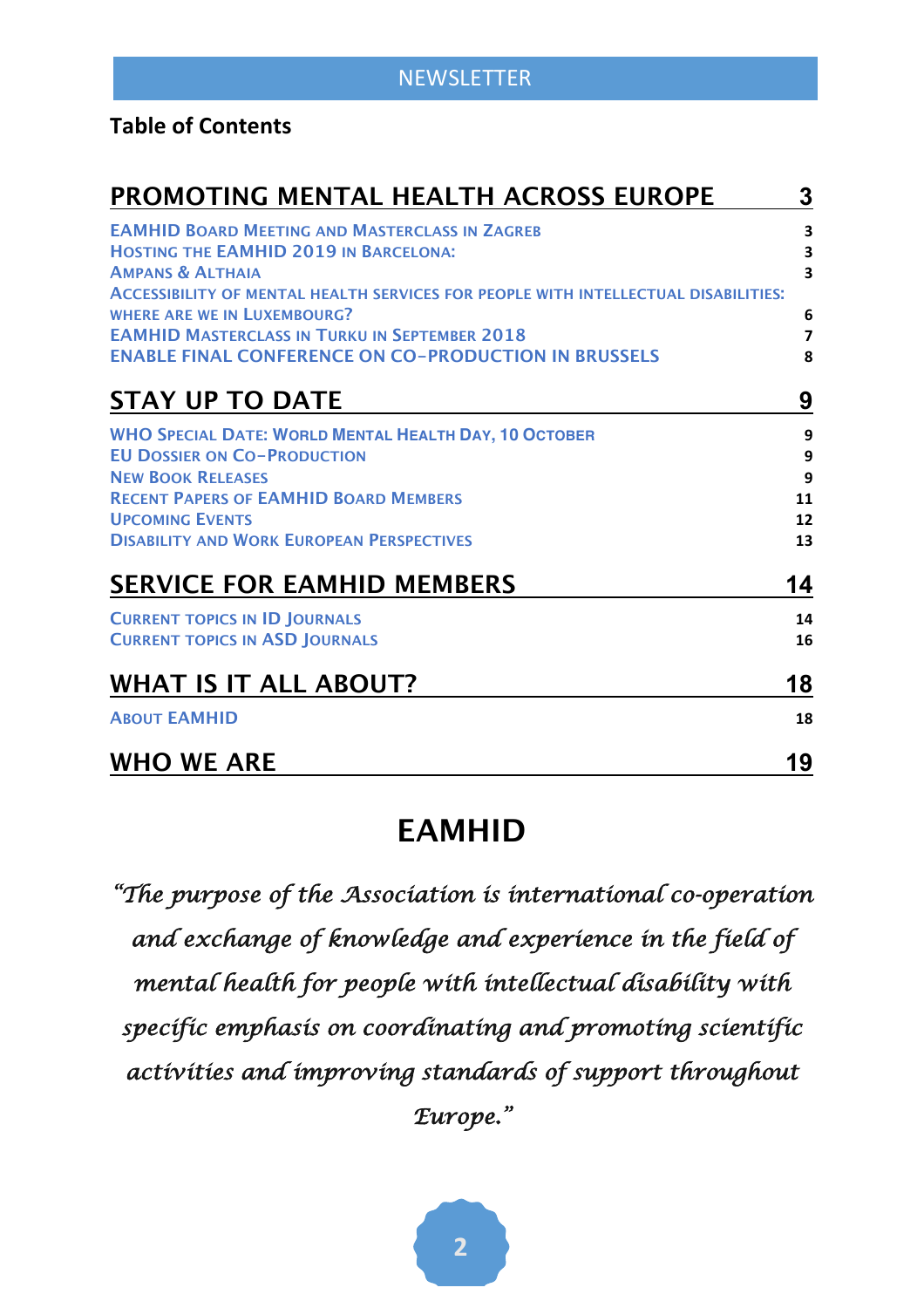## **Promoting Mental Health across Europe**

## **EAMHID Board Meeting and Masterclass in Zagreb**



In April 2018, the new EAMHID Board Member Snježana Sekušak-Galešev, PhD, Psychologist and Associate Professor at the Faculty of Education and Rehabilitation Sciences, University of Zagreb, currently in the position of Dean of the Faculty of Education and Rehabilitation Sciences hosted the Board members for a Meeting and Masterclass in Zagreb, Croatia. After a warm welcome from Snježana Sekušak-Galešev and Roger Banks, the current EAMHID president, Ken Courtenay from Great Britain talked about options to reduce the overuse of medication in people with intellectual disability. Tanja Sappok from Germany presented contemporary issues in autism spectrum disorder and Trine Bakken from Norway outlined the use of validation as an

intervention in nursing. In a very vivid presentation, Filip Morisse from Belgium explained why emotional development is a key factor in mental health of people with intellectual disability. Finally, Roger Banks himself rounded up the masterclass with a unified approach to challenging behaviour. After the presentations, a lively discussion evolved about differences but also common features of services and care for mental health in person with ID in various countries across Europe.

*Tanja Sappok*

## **Hosting the EAMHID 2019 in Barcelona: Ampans & Althaia**

#### **An Alliance of Providers to improve the quality of life of people with Intellectual Disability in Catalunya**

In the central region of Catalunya (Bages County) AMPANS and ALTHAIA have been working together in well-defined collaboration to give care and support to people with Intellectual Disabilities and special needs. Let`s explain a little bit more about each one of them.

## AMPANS

**AMPANS** was originally established in 1960 as an Association of Parents of People with ID in Manresa, today it is a care provider with a network of resources and a strong focus on people with intellectual disabilities throughout the life span. Ampans has evolved to become a Non-Profit Organization/Foundation expanding its scope into the field of Mental Health disorders, ageing and dementia. Many resources are funded from Welfare & Work and Educational Departments in Catalunya. There is also a Tutelary Foundation to assure the needs and protection of the people using the services.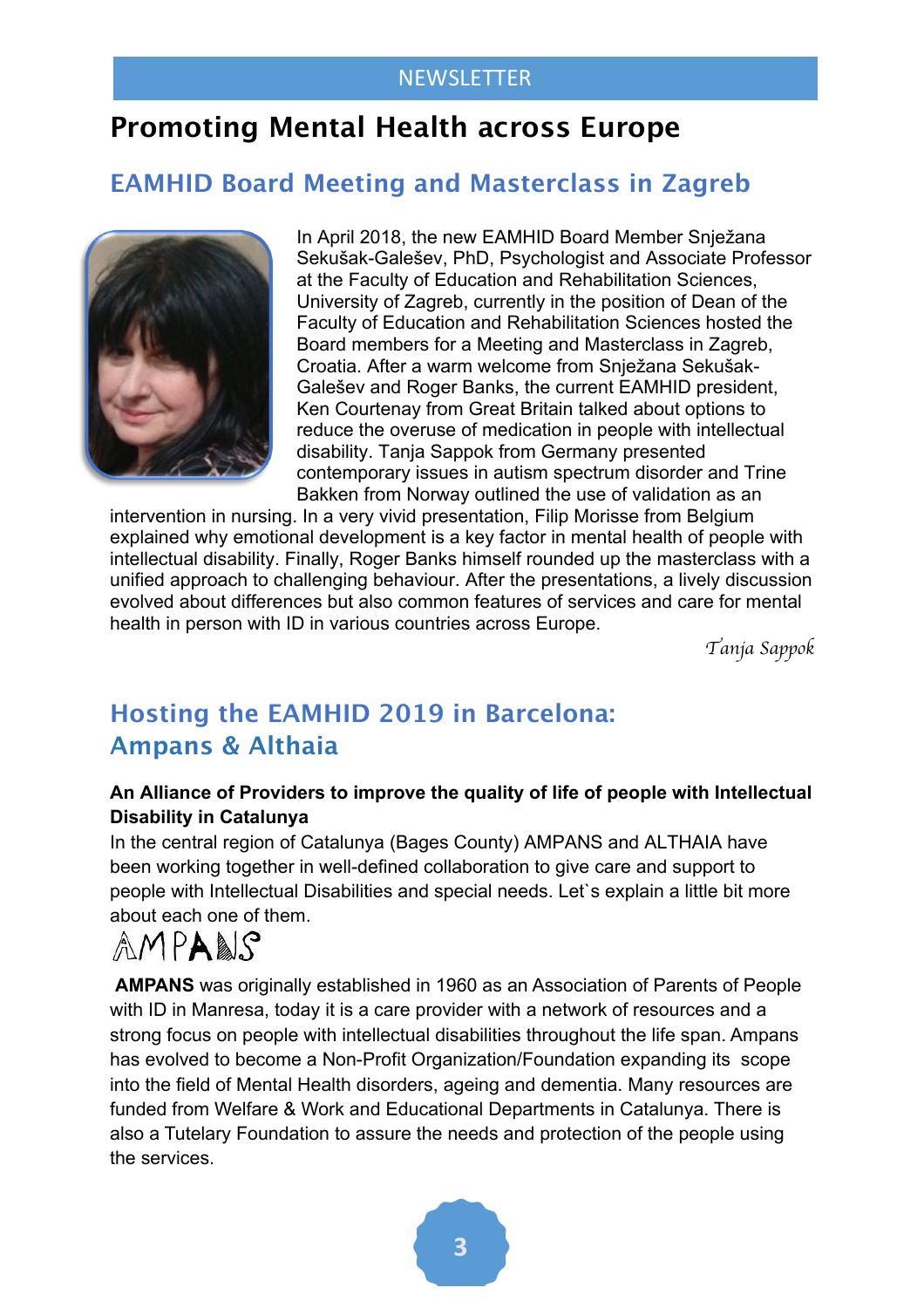AMPANS is based in the Bages County, but is expanding the care services in some resources beyond to the whole of Catalunya. The foundation works to promote the education, the quality of life and the inclusion in work of people with Intellectual Disabilities and also people at risk of exclusion. It is involved in creating and managing resources, services, programs, supports issues and promoting business activities based on the criteria of excellence.

As a reference organisation organisation providing services to people with special needs, Ampans holds the values of: Respect, Human Kindness & Relationships, Quality, Professionalism, Responsibility and Commitment.

The Resources Network comprises: Special School, Day Centre Care, Special work centres, IPS work insertion with businesses run by people with ID, sheltered homes, sheltered residences, sheltered residences for challenging behaviour, a huge work insertion enter

- $\triangleright$  In addition, Ampans has expertise in the Management of Knowledge in the field of ID, with special emphasis on the field of "Neuro Personal Trainers";
- $\triangleright$  There is also a Research and Innovation Award, offering a competitive field to others providers and improving research
- $\triangleright$  The total number of people attended, for any reason, including consultations, was 2189 (2017); people attended in any resource was 1097 (2017).



Althaia (from ancient Greek meaning: "take care") is a Not-for-Profit Foundation which is the University and Health Care Network formed from a merger of 5 hospitals in the city of Manresa (Bages County). Althaia is a reference provider of Health, Mental Health and Social/Health Care, funded from the Health and Welfare Departments. With regard to Mental Health provision there is a well developed Community Based system providing care to more than 250,000 citizens with several resources and programs: Day Hospital, Day Centre, Adult Acute Unit, Addiction Centre, Mental Health Adult and Childhood Community Centre, Mosaic Program (non health care needs: IPS work Program, leisure, housing), consultation at Prison Centre and a Community Centre for People with ID giving care to 5 counties (plus than 250.000 inhabitants) The prevalence rate of people attended in any Mental Health Resource is 4,5% for people less than 18 years old and 7,5% of people 18 years old or plus.

More than two hundred professionals work with Althaia to promote values of: Professionalism, Accessibility, Commitment, Innovation and Reliability.

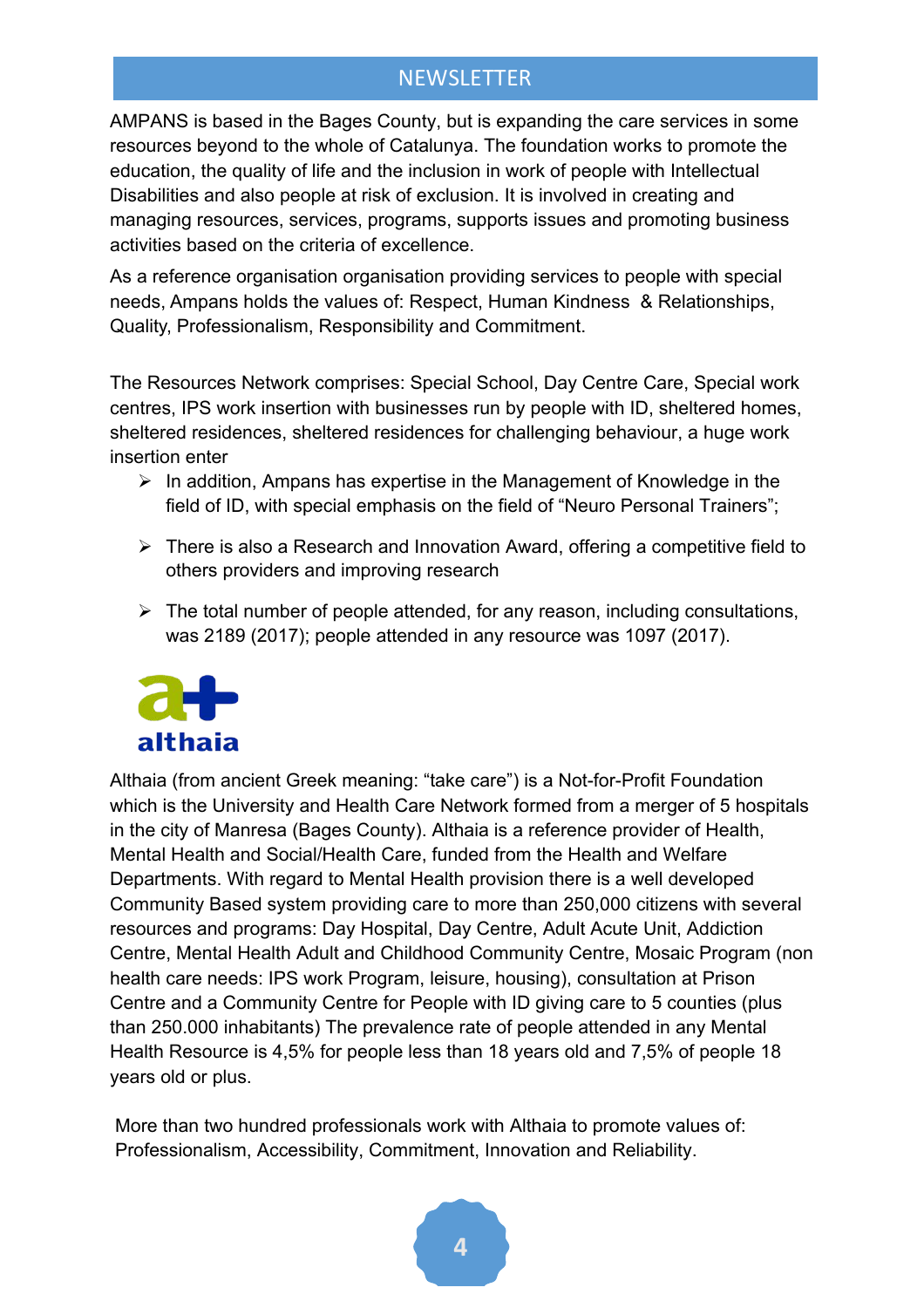**Ampans & Althaia Foundations** have been collaborating in many ways for more than 25 years providing a collaborative framework that promotes the autonomy of people with Intellectual Disabilities and people with Mental Health disorders, improving their quality of life and delivering excellence in care management. Twenty years ago both organisations made a written agreement for working together with the aim of:

- Working for, and enhancing, the community integration of people with ID
- Co-operation for physical and mental health care of people with ID
- Being person-centred and needs-based in approach.

Therefore, both organisations are, at the same time, customers, suppliers and allies. In the field of Challenging Behavior we are providers to each other, expanding this joint venture to the educational field, creating a Postgraduate Course with the theme of Mental Health disorders and Behaviour problems in people with Intellectual Disabilities" at the International University of Cataluña, now in its  $8<sup>th</sup>$  edition.

In relation to this Ampans and Althaia organise the Spanish State Congress on "Behavior Disorders in Mental Health and Intellectual Disability"; with 4 successful congresses achieved we are now preparing for the 5th.

Two complementary lines of work are undertaken to address the behavioural disorders and/or mental health problems in people with ID:

a) Individual follow-up, preferably seeing people in their normal environment or Child-Youth / Adult Mental Health Centres Mental Adult

b) the leadership of a core team formed by a psychiatrist from Althaia and a psychologist from Ampans to provide support and subsequent dissemination of care plans and interventions both at Ampans & Althaia: this is an approach using cultural and intervention models based on Positive Behavioural Support.

Some of the outcomes of this collaboration program:

- 1. 45% of the people attending AMPANS have received a Mental Health eval uation and Individual Intervention plan (Bio-Psycho-Social model)
- 2. In the last 2 years, none of the people attending AMPANS has required an admission to an acute psychiatric unit
- 3. The rate of emergency consultations at the Emergency Room dramatically fell to 10% of that of previous years; the second most common cause of attend ance at ER in whole of Catalunya was associated with the diagnosis of ID plus Challenging Behavior
- 4. The knowledge of staff of both institutions on the management of people with ID plus Challenging Behaviour has been raised and therefore the quality of care.

Ampans / Althaia in collaboration with, and with the oversight of, EAMHID are organising the 12<sup>th</sup> EAMHID Congress to be held in Barcelona on 23-25<sup>th</sup> May 2019 and we kindly and strongly urge you to participate.

The theme of the Congress is "Working together: The mental wellbeing of people with intellectual disabilities and their families in their communities", a prime opportunity to share knowledge and experience, emphasising the role of families,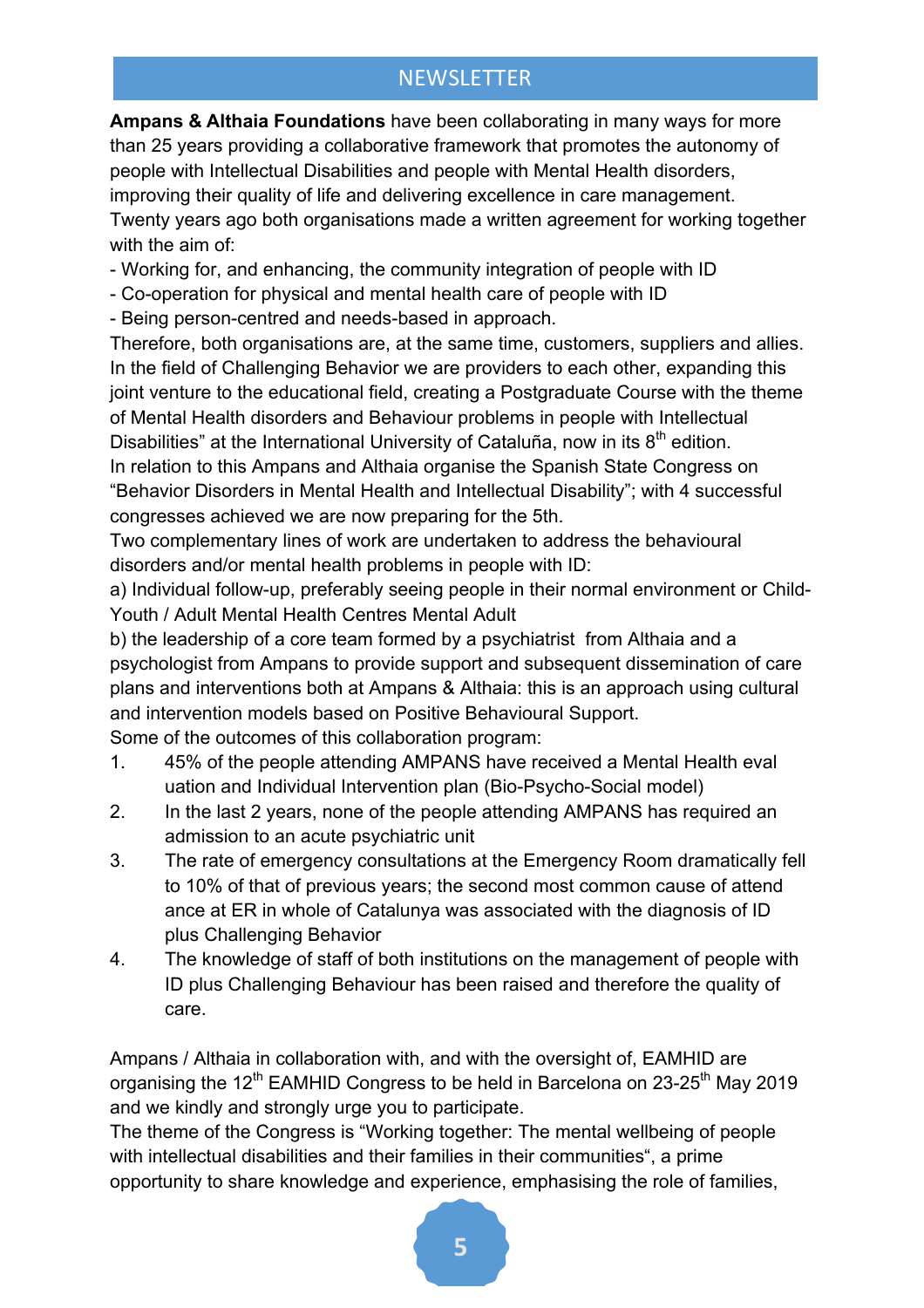friends, family associations and all stakeholders focussed on social inclusion and working to avoid exclusion of people with I.D.

#### **We look forward to meeting you in Barcelona!**

*Alba Cortina* School Director at Ampans *Pere Bonet* Former Mental Health Director at Althaia

## **Accessibility of mental health services for people with intellectual disabilities: where are we in Luxembourg?**

**Supporting people suffering from a "dual diagnosis" is the leitmotiv of APEMH. In this sense, whether through training courses or dedicated events (April 2017 cross-border day, EAMHID congress in September 2017) and more recently a thematic "White Paper" project and a documentary film, APEMH has been coordinating several initiatives aimed at raising awareness of the various people and agencies concerned.**

In the context of recent scientific studies (Bertelli, Rossi, et al., 2016<sup>1</sup>, Dawson, Shanahan et al., 2016<sup>2</sup>) reporting an increased risk for the development of mental health or psychiatric disorders in people with intellectual disabilities, accessibility to mental health services is a relevant issue. Behind this question the reality can be very sensitive, even painful, and the way individuals are cared for insufficient or even inappropriate.

In recent years concrete efforts have undeniably been made to address this issue; what is the situation in Luxembourg today? What may be holding it back and what alternatives could be implemented?

APEMH has always been concerned about the quality of life of supported people and as a result has developed strong partnerships with physicians and mental health experts, set up a network for the exchange of good practices and fostered the training of its professionals, actions that will be further extended in 2018. Through a documentary film that is supported by the Grand Duchess Charlotte Foundation, and a White Paper that will be presented in the next autumn, APEMH and its local and international partners wish to give voice to those who, on a daily basis, live through these situations, support people, welcome them, seek for solutions, adapt devices

 $1$  Marco O. Bertelli, Michele Rossi, Niccolò Varrucciu, Annamaria Bianco, Daniela Scuticchio, Chiara Del Furia, Serafino Buono, Margherita Tanzarella, (2016) "Relationship between psychiatric disorders and adaptive functioning in adults with intellectual disabilities", Advances in Mental Health and Intellectual Disabilities, Vol. 10

Issue: 1, pp.92-101, https:// doi.org/10.1108/AMHID-08-2015-0038<br>
<sup>2</sup> Dawson, F., Shanahan, S., Fitzsimons, E., O'Malley, G., Mac Giollabhui, N., and Bramham, J.(2016) The impact of caring for an adult with intellectual disability and psychiatric comorbidity on carer stress and psychological distress. Journal of Intellectual Disability Research, 60: 553-563. doi: 10.1111/jir.12269.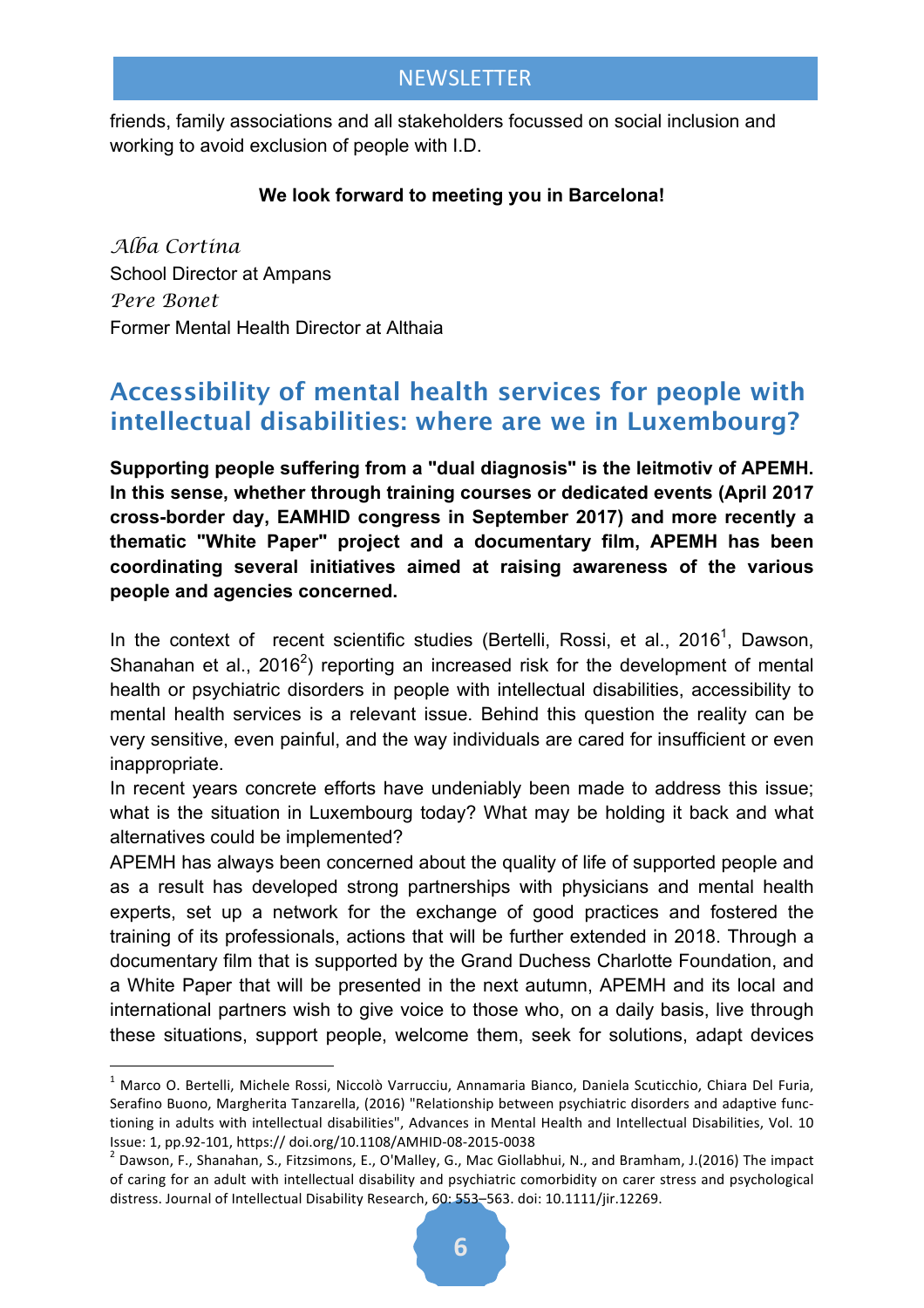and test their limits. Yves Aubrée, author of various films for the French association AFASER, partner in the ARFIE network, is responsible for the making of the documentary, which is scheduled for the end of spring 2018.

## **EAMHID Masterclass in Turku in September 2018**



Welcome to Finland, to the city of Turku, where our board meeting will take place in September 2019 and to the Support and Expert Centre for Persons with intellectual Disability (KTO in Finnish), where we will hold our Masterclass.

Here at KTO we provide services that support the everyday life of our clients, and enable our clients to live a good, personalised life. Our services include the evaluation of short- and long term rehabilitation according to our clients' personal needs, neuropsychiatric coaching and support for people with autism and special needs family work.

Mobile services are becoming an increasingly important part of our delivery. They include supporting handicapped people in their homes, jobs, schools or any every day environments where handicapped people require assistance.

Our clients include people who have a mental disability, autism, behavioural challenges, psychiatric problems in disabled persons and people with impaired mobility.

We look forward to seeing you, and hearing about the treatment and rehabilitation of persons with intellectual disability in other European countries.

Here is an introductory video about the oldest city in Finland, Turku: https://www.youtube.com/watch?v=GlmrQ77gXBU

*Seija Aaltonen*

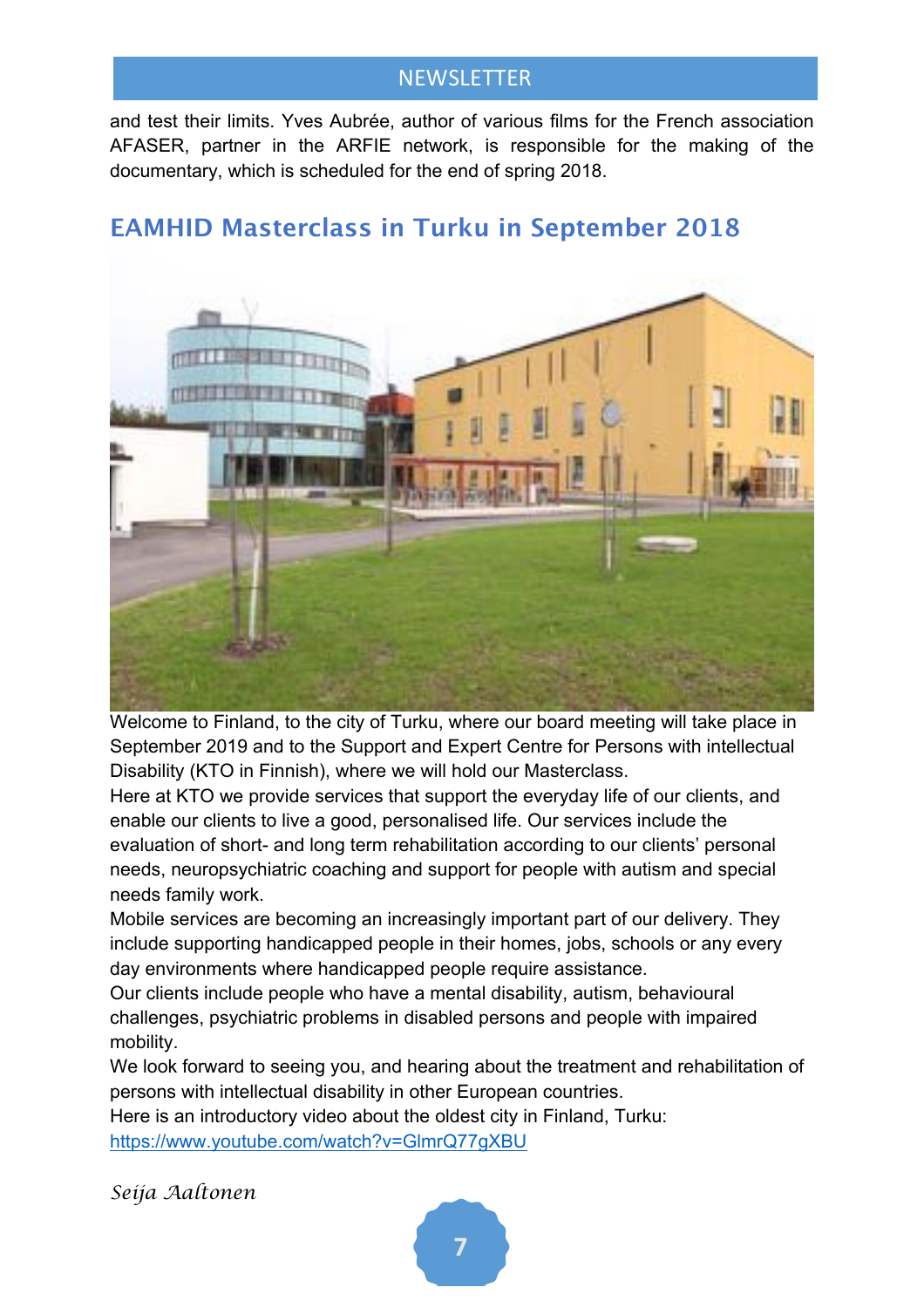Director, Psychiatrist, M.D.Ph.D

#### **ENABLE FINAL CONFERENCE ON CO-PRODUCTION IN BRUSSELS**

On the 5<sup>th</sup> of December 2017, coincidentally European Disability Day took place the ENABLE (www.enable-info.eu) Final Dissemination Conference. The purpose of this event, organised with the support of the European Disability Forum, was to present the project results and achievements to a large audience composed of users of services, service providers, relevant stakeholders, and policy makers. The dissemination Conference was conceived as an important tool in the valorisation and dissemination of the experience and outcomes of the entire project. The form of the event was highly interactive with knowledge production and knowledge transfer being explored through innovative approaches with due regard to inclusiveness and accessibility for all participants.

As the main dissemination activity of the ENABLE project the conference provided the opportunity to discuss the co-production methodology and the importance of participative approaches to social services through co-production round tables, videos and users' experiences. The event, which saw the participation of users, experts, service providers, officials, and policy makers, was also the occasion to present the ENABLE learning platform, available on the ENABLE project website (http://enable-info.eu/learning-2/).

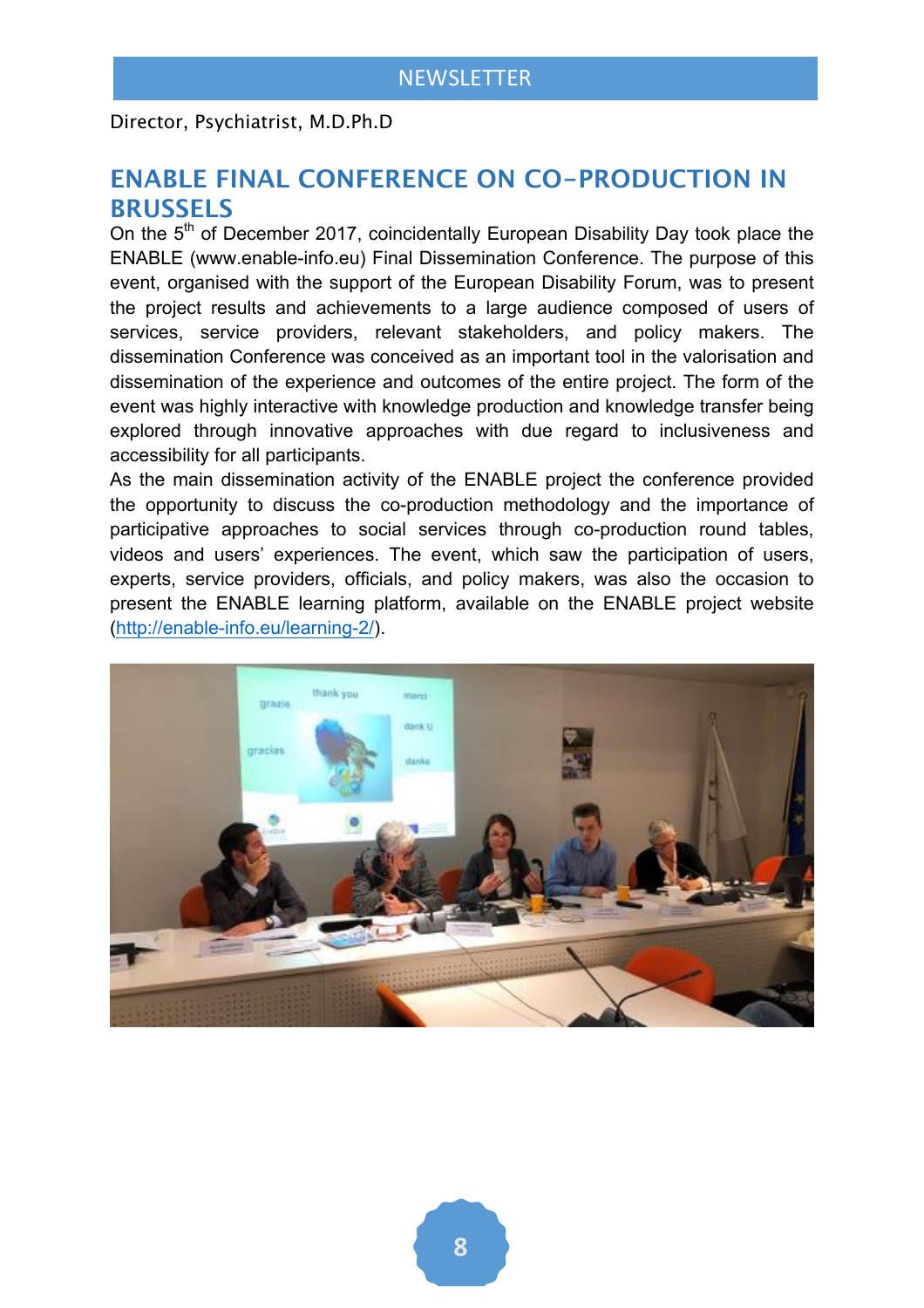## **Stay up to date**

## **WHO Special Date: World Mental Health Day, 10 October**

World Mental Health Day, 10 October, provides an opportunity to reflect on and discuss prevention, protection and treatment strategies and plans for mental disorders. The theme of the Day this year is "Depression: a global crisis". At least 350 million people of all ages and from all communities are affected by depression. Today, depression is considered the leading cause of disability worldwide. There are evidence-based effective treatments for depression, but in some countries, less than 10% of those in need of treatment receive it. Among the most important factors contributing to this huge treatment gap are mental health illiteracy, stigma and paucity of resources and capacities to deliver evidence-based, cost-effective interventions.

Following the theme of this year, WHO has developed a number of materials explaining what depression is, how it can be managed, and how to support communities and people and families with depression. More information on: http://www.emro.who.int/mental-health/mnh-events/world-mental-health-day-10 october-2012-depression-a-global-crisis.html

## **EU Dossier on Co-Production**

In order to promote clarity on the rationale for co-production, and support the development of a common understanding of what it involves within the context of the European social fund (ESF), the European Commission released a dossier that looks into the origins of the term and how it relates to other co-concepts. The paper also explores why and how co-production is being applied in relation to different themes and the extent to which there is conformation of its positive impact and added value in practice. The dossier concludes with a set of emerging lessons and recommendations regarding the implementation of co-production in ESF programmes and projects during the 2021-27 funding period. The dossier can be downloaded under:

https://ec.europa.eu/esf/transnationality/sites/esf/files/news/attachments/technicaldossier-n4-layout-final.pdf

## **New Book Releases**

#### **Scale for Emotional Development – Short**

Clinicians are for several years now successfully using the Scale for Emotional Development (SED) in diagnostics and treatment of people with intellectual disability, challenging behavior and mental health problems.

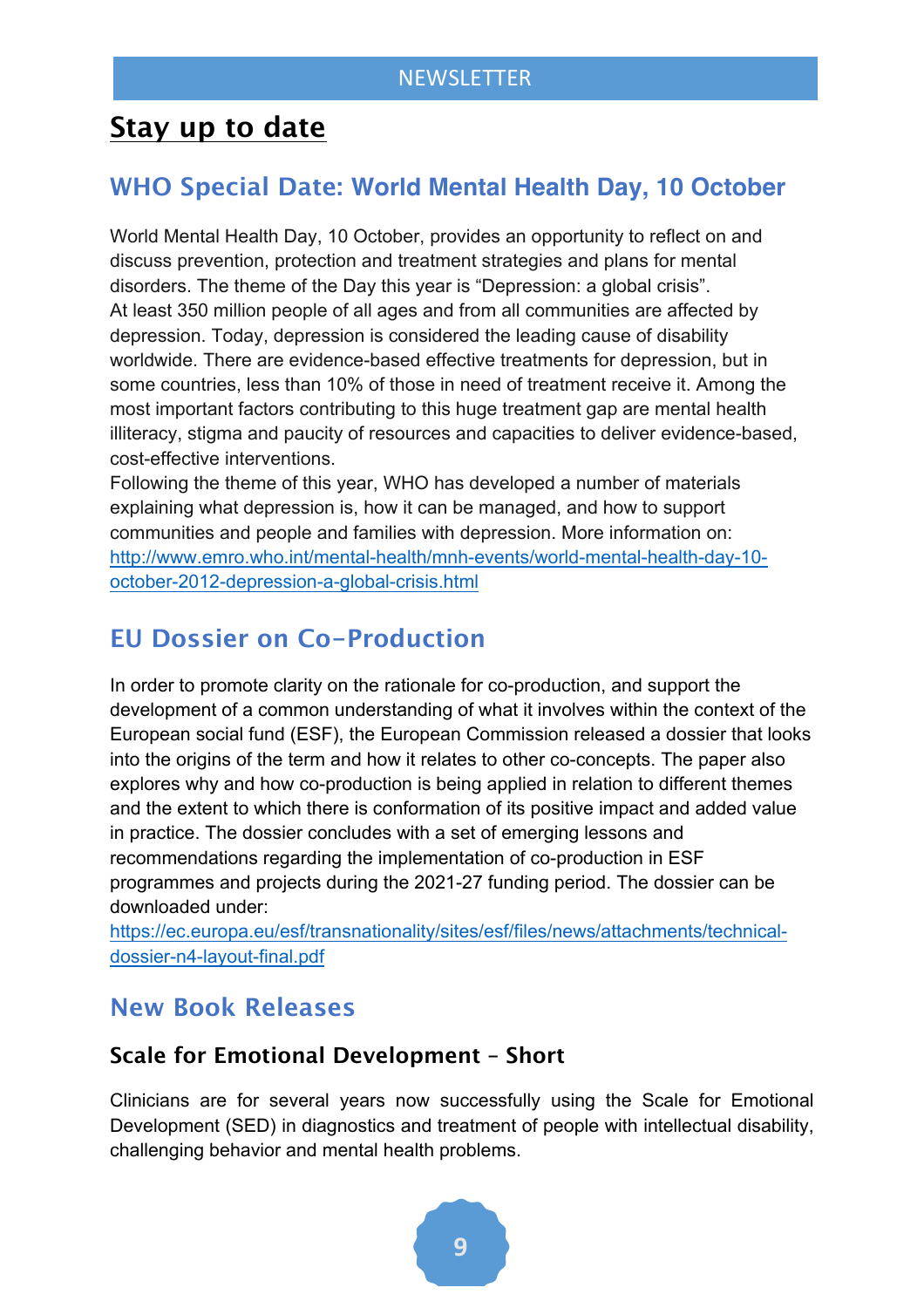Experts from Belgium, Germany, the Netherlands and Great Britain – united in the



'Network of Europeans on Emotional Development  $(NEED)'$  – developed a shorter version of the SED-R<sup>2</sup>, to assess the level of Emotional Development across different countries with a psychometrically sound instrument.

After 3 years of intense cooperation, there was an agreement on the content and construction of this instrument (Sappok et al. 2016). This resulted is a trilingual Scale for Emotional development – Short (SED-S) which is now published in Dutch (SEO-V: Garant) and German (SEED: Hogrefe). A norming study in a sample of 160 typically developed children indicated The SED-S indicated a good criterion validity and interrater reliability, more research is

underway to assess different psychometrical aspects of the scale.

Sappok T, Barrett BF, Vandevelde S, Heinrich M, Poppe L, Sterkenburg P, Vonk J, Kolb J, Claes C, Bergmann T, Došen A, Morisse F (2016) Scale of emotional development-Short. *Research in Developmental Disabilities,* 7(59): 166-175.

#### **Beyond Words: Belonging from Prof. Sheila Hollins**

*Belonging* is the latest addition to the Books Beyond Words picture book series which is co-produced with people with intellectual disabilities. Many people experience loneliness and social isolation, putting their wellbeing, health and happiness at risk.



But when everyone has the opportunity to join in, build meaningful relationships and contribute to the community around them we all benefit, and our communities are richer.

*Belonging* is about two vulnerable, lonely people who are drawn together by a traumatic event. In the aftermath, the characters forge a friendship and find themselves in the centre of a community where they feel they belong. The story was created by a group of intellectually-disabled and autistic actors working together with psychiatrist Professor the Baroness Sheila Hollins, psychoanalyst Dr Valerie Sinason and illustrator Lucy Bergonzi.

By telling the story through pictures alone, the book

provides information in a format that is accessible to all. Additional guidance is provided at the back of the book for families, neighbours and supporters. For more information visit: www.booksbeyondwords.co.uk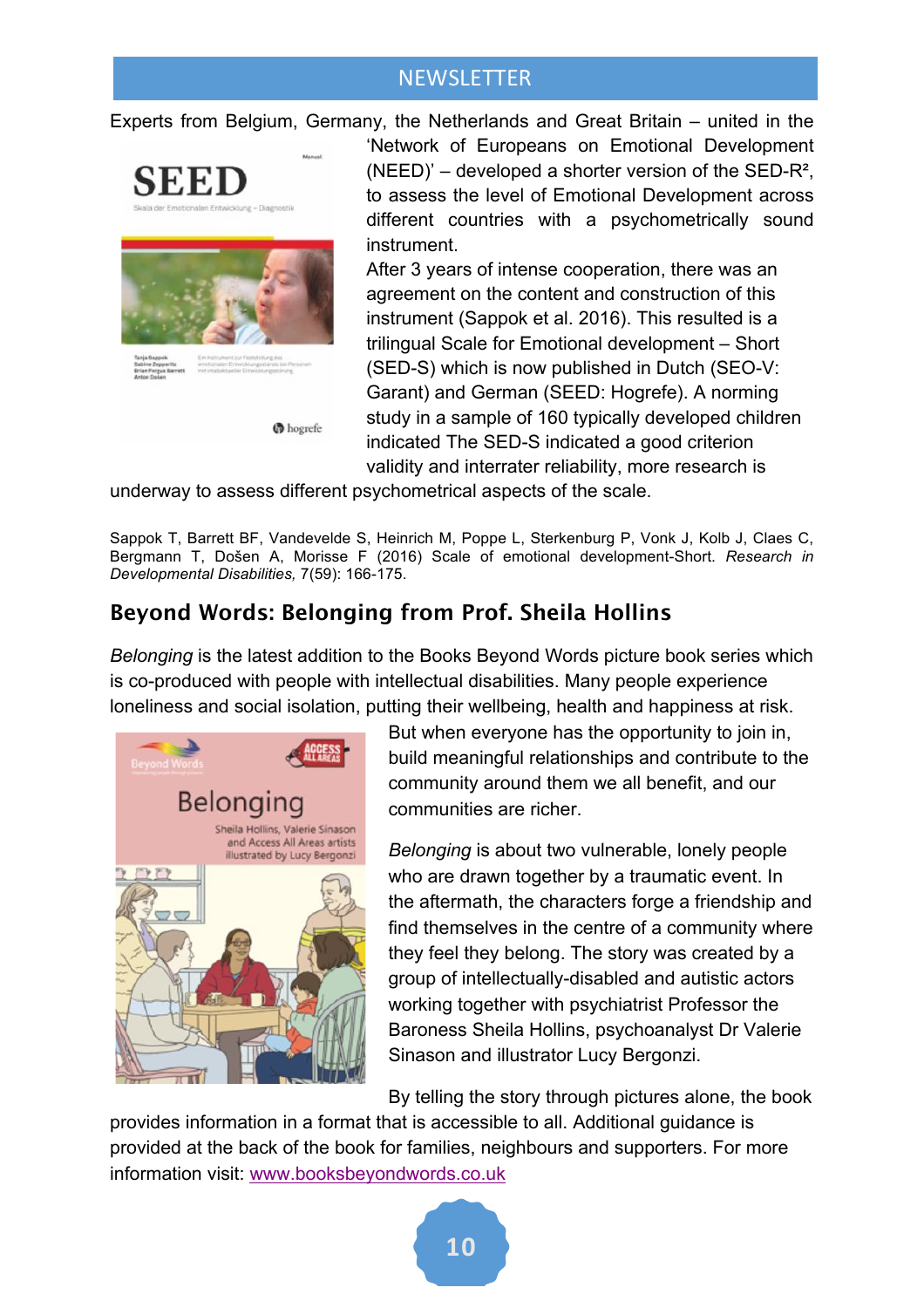#### **Recent Papers of EAMHID Board Members**

- Bartlett A, Hollins S. (2018) Challenges and mental health needs of women in prison. The British Journal of Psychiatry (2018) 212, 134–136. doi: 10.1192/bjp.2017.42
- Bradley E, Hollins S, Korossy M, Levitas A (2018) Adjustment disorder in disorders of intellectual development in Adjustment Disorder: From Controversy to Clinical Practice edited by Patricia Casey. Oxford University Press.
- Eady N, Sheehan R, Rantell K, Sinai A, Bernal J, Bohnen I, ... & Hassiotis A (2018). Impact of cholinesterase inhibitors or memantine on survival in adults with Down syndrome and dementia: clinical cohort study. The British Journal of Psychiatry, 212(3): 155-160.
- Heinrich M, Böhm J, Sappok T (2018) Diagnosing Autism in Adults with Intellectual Disability: Validation of the DiBAS-R in an Independent Sample. J Autism Dev Disord. 48 (2): 341–350.
- Kruse B, Heinrich M, Diefenbacher A, Kaiser H, Sappok T (2018) Demenz bei Down-Syndrom: Ein häufiger psychiatrischer Vorstellungsgrund. Fortschritte der Neurologie – Psychiatrie. Im Druck.
- Hollins S (2018) The Long-term Sustainability of the NHS and Adult Social Care - Motion to Take Note (26 Apr 2018) Hansard, UK Parliament, London: https://hansard.parliament.uk/lords/2018-04- 26/debates/F523BB19-90B8-4AA9-BCC0-7B8AA92AD6DE/TheLong-TermSustainabilityOfTheNHSAndAdultSocialCare.
- Hollins S, Brine A, Butler G (2018) A Family at Work. London: Beyond Words
- Hollins S, Swinton J, Carpenter K (2017) Going to Church. London: Beyond Words
- Hollins S, Sinason V, Access all areas artists., Illustrator Lucy Bergonzi (2018) Belonging. London: Beyond Words
- Hollins S, Wheeler, SA, McGregor W (2018) A Good Day's Work. London: Beyond Words
- Perera B & Courtenay K (2017). ADHD and Challenging behaviour in People with Intellectual Disability: should we screen for ADHD?. Psychiatria Danubina, 29(Suppl 3): 562-564.
- Platje E, Sterkenburg P, Overbeek M, Kef S & Schuengel C (2018). The efficacy of VIPP-V parenting training for parents of young children with a visual or visual-and-intellectual disability: a randomized controlled trial,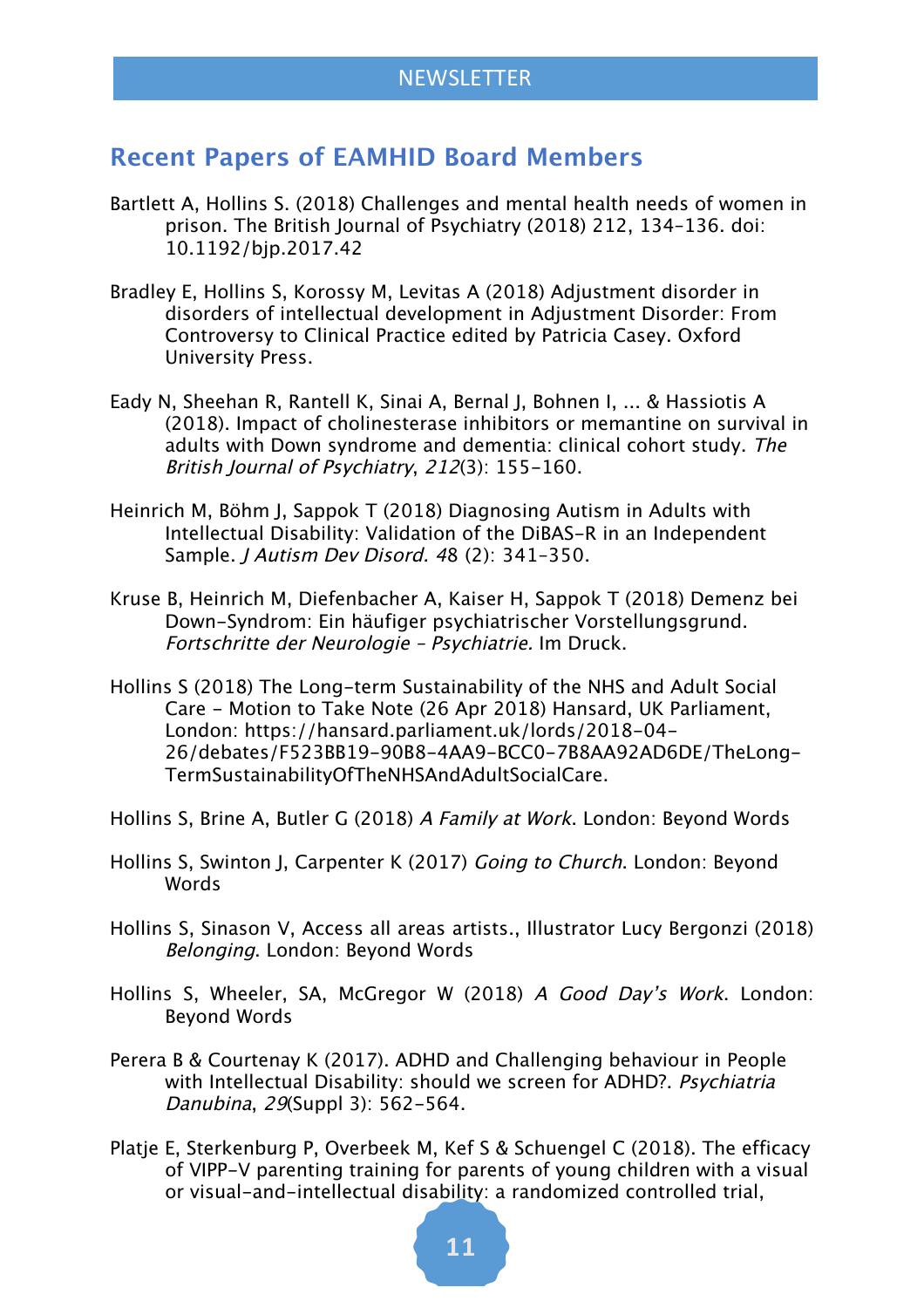Attachment & Human Development, 1-18. DOI: 10.1080/14616734.2018.1428997

- Sappok T, Zepperitz S (2018) Emotionale Entwicklung als Schlüssel zum Verständnis von Verhalten bei Personen mit geistiger Behinderung. Behinderte Menschen, 1: 47-52.
- Sterkenburg, P.S. & Vacaru, V.S., (2018). Empathy and personal distress of caregivers working for people with disability: The effectiveness of a serious game intervention. Disability and Health Journal. In press
- Tuffrey-Wijne I, Curfs L, Finlay I, Hollins S (2018) Euthanasia and assisted suicide for people with an intellectual disability and/or autism spectrum disorder: an examination of nine relevant euthanasia cases in the Netherlands (2012–2016). BMC Medical Ethics
- Wilson J, Adeline P, Bungaroo D, Khadra A, White S, Bradley E, Lodge K, Hollins S.(in press) Promoting testicular self-examination and awareness amongst young men with intellectual disabilities (IDD): A parallel intervention randomized study: Journal on Developmental **Disabilities**

## **Upcoming Events**

- $\rightarrow$  13. June 2018, KEH, Berlin **Die 4. Dimension: Emotionale Entwicklung in der medizinischen Behandlung von Menschen mit geistiger Behinderung** For more information send an Email to: e.heinrich@keh-berlin.de
- $\rightarrow$  24.- 27. June 2018, Birmingham, UK **Royal College of Psychiatrists, International Congress** For more information: http://www.rcpsych.ac.uk/traininpsychiatry/conferencestraining/internationa lcongress2018.aspx
- $\rightarrow$  July 6th Amsterdam The Netherlands. **ICT and Intellectual Disability: Learning is great!. Presenters: Peter Lngdon (UK),** Isolde Woittiez (Nedl.) and Suze van Wijngaarden (Nedl.) Organized by Vrije Universiteit Amsterdam, Ben Sajetcentrum, Bartimeus and Ons Tweede This. https://www.socialerelatiesenict.nl/nieuws/2018/03/05/minisymposium-ict-and-lvb/ mail: info@socialerelatiesenict.nl
- $\rightarrow$  18.-20. July 2018, Athens, Greece **IASSIDD's 5th European Congress 2018**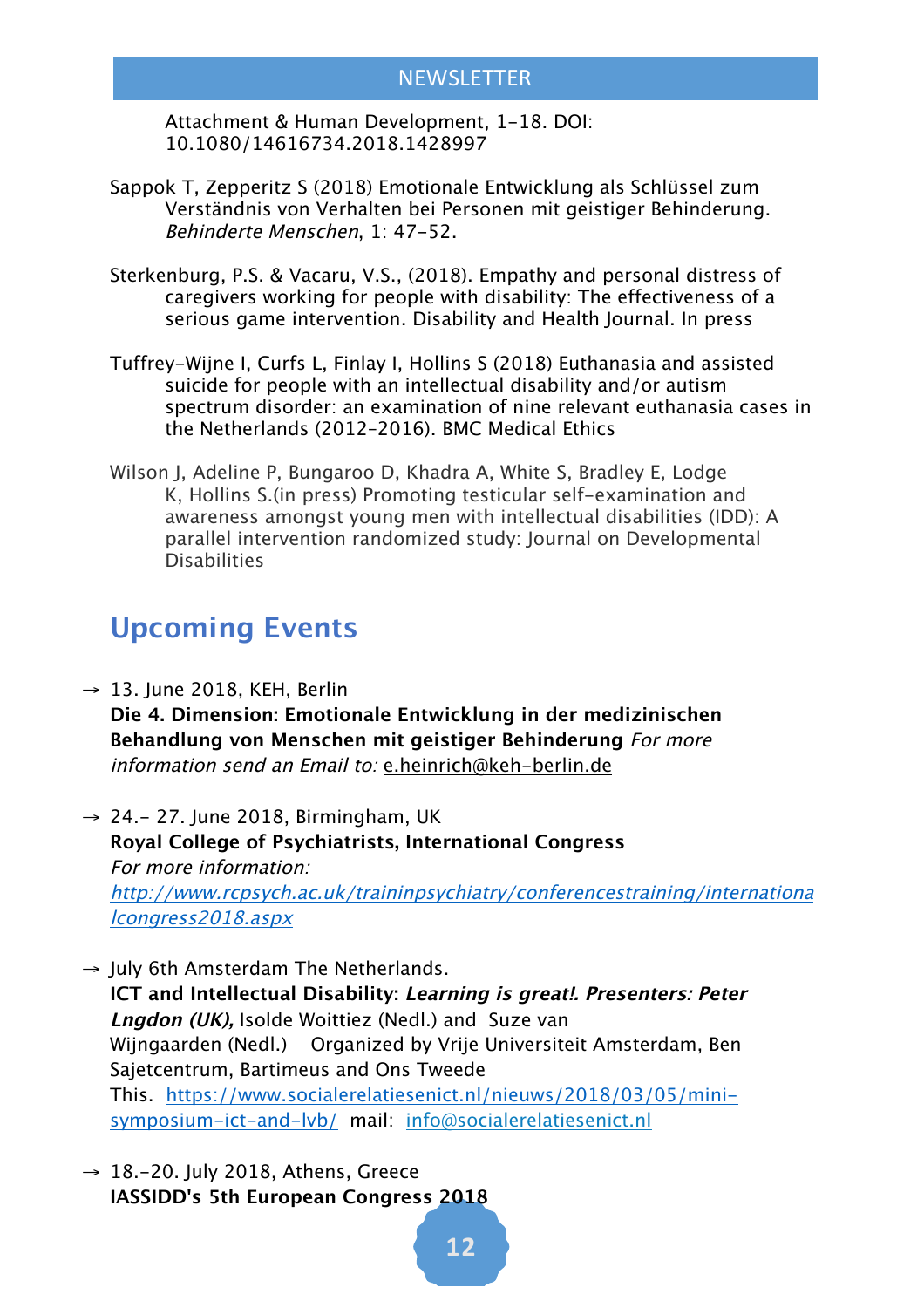For more information: https://www.iassidd.org/content/2018ERC

- $\rightarrow$  25.-27. July 2018, Glasgow, Scotland **13th World Down Syndrome Congress (WDSC)**  For more information: http://edu.eacd.org/DownSyndromeCongress
- $\rightarrow$  12.-13. September 2018, University Campus Vienna, Austria **Fachtagung Gesundheitsförderung, Prävention und barrierefreier Zugang zur Gesundheitsversorgung.** For more information: **www.lebenshilfe.at**
- $\rightarrow$  24.-26. and 28./29. September 2018 Berlin, Germany **EUFASD 2018 conference and the German national meeting** For registration: http://www.eufasd.org/EUFASD\_2018/
- $\rightarrow$  4.-5. October 2018, Liverpool, UK **Faculty of Psychiatry of Intellectual Disability Conference.** For more information: https://www.rcpsych.ac.uk/traininpsychiatry/conferencestraining/conference sandcourses/oct04\_idannualconf2018.aspx
- $\rightarrow$  9.11.2019, Kassel, Germany **DGSGB Symposium: Behinderte Familien – behinderte Professionelle?! Balancieren im Spannungsfeld Professionelle – Klienten – Familien.** For more information: http://dgsgb.de/index.php?section=conferences
- $→ 30.11.-1.12.2018$ , Rouen, France **SIICLHA** For more information: http://www.siiclha.com
- $\rightarrow$  23.-25. May 2019, Barcelona, Spain **12th EAMHID Congress 2019** For more information: https://eamhid.lu/

#### **Disability and Work European Perspectives**

The first European conference in the Finistère Region dedicated to Disability and Work in a European perspective to celebrate the centenary since the introduction of the law that took into account the work of people with disabilities. Two days to discuss, share ideas and experiences, and take the time to think on the conditions of professional inclusion and consider new perspectives at National and European level.

Behind this idea there are seven associations from the Finistère Region that manage ESAT and adapted enterprises: Les Genêts d'Or, Les Papillons Blancs du Finistère, Kan ar Mor, Mutualité 29-56, APF, LADAPT, Sevel Services. Independent of each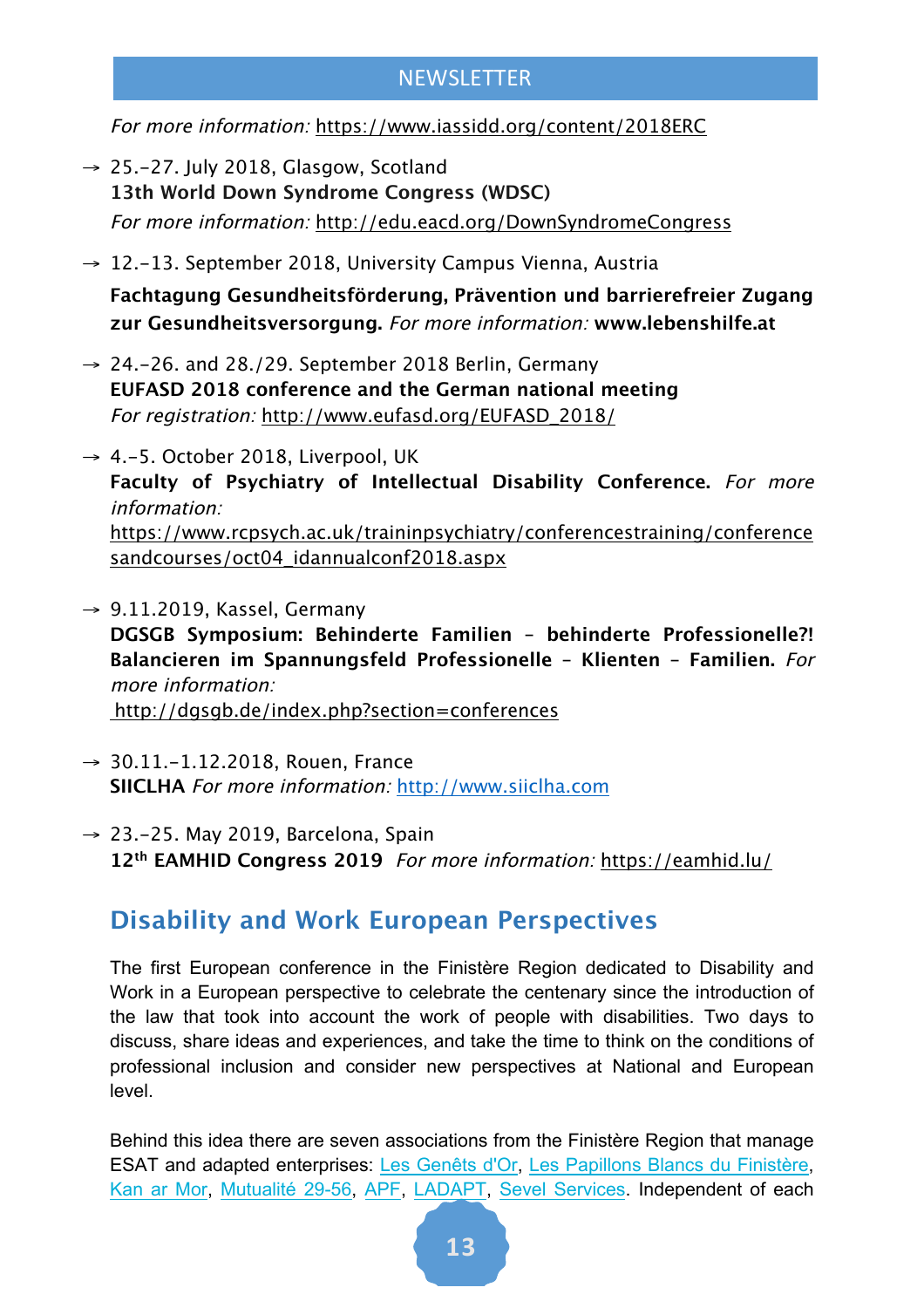other, their common goal is to foster social inclusion and the integration of people with disabilities through work. With the support of ARFIE Network they organised this Conference to help the recognition of disability at work and share practices in the European dimension.

The objective is to provide a broad overview of the situation in Europe though a lively and dynamic event. Videos of first-hand accounts will be collected throughout Europe from people with disabilities, professionals, and guest-speaker. Posters will be used to collect experiences in a graphic way and will be displayed in the main conferenceroom. Click here to know more and share your experience through a poster.

Link: https://www.handicaps-et-travail.bzh/en

## **Service for EAMHID members**

In this section we have collected the past three issues of selected ID and ASD Journals for you. The journals are linked to the online contents of the respective issue.

#### **Current topics in ID Journals**

#### **Journal of Intellectual Disability Research**

| Volume 62, Issue 5, May 2018  | http://onlinelibrary.wiley.com/doi/10.1111/jir.v62.5/issuetoc |
|-------------------------------|---------------------------------------------------------------|
| Volume 62, Issue 4, Apr. 2018 | http://onlinelibrary.wiley.com/doi/10.1111/jir.v62.4/issuetoc |
| Volume 62, Issue 3, Mar. 2018 | http://onlinelibrary.wiley.com/doi/10.1111/jir.v62.3/issuetoc |

#### **Journal of Intellectual and Developmental Disability**

| Volume 43, Issue 1, 2018 | https://www.tandfonline.com/toc/cjid20/43/1?nav=tocList   |
|--------------------------|-----------------------------------------------------------|
| Volume 42, Issue 3, 2017 | http://www.tandfonline.com/toc/cjid20/42/4?nav=tocList    |
| Volume 42, Issue 3, 2017 | http://www.tandfonline.com/toc/cjid20/current?nav=tocList |
|                          | http://www.tandfonline.com/toc/cjid20/41/3?nav=tocList    |

#### **Research in Developmental Disabilities**

| Volume 75, May. 2018 | https://www.sciencedirect.com/journal/research-in-developmental-                                |
|----------------------|-------------------------------------------------------------------------------------------------|
|                      | disabilities/vol/76/suppl/C                                                                     |
| Volume 74, Apr. 2018 | https://www.sciencedirect.com/journal/research-in-developmental-<br>disabilities/vol/75/suppl/C |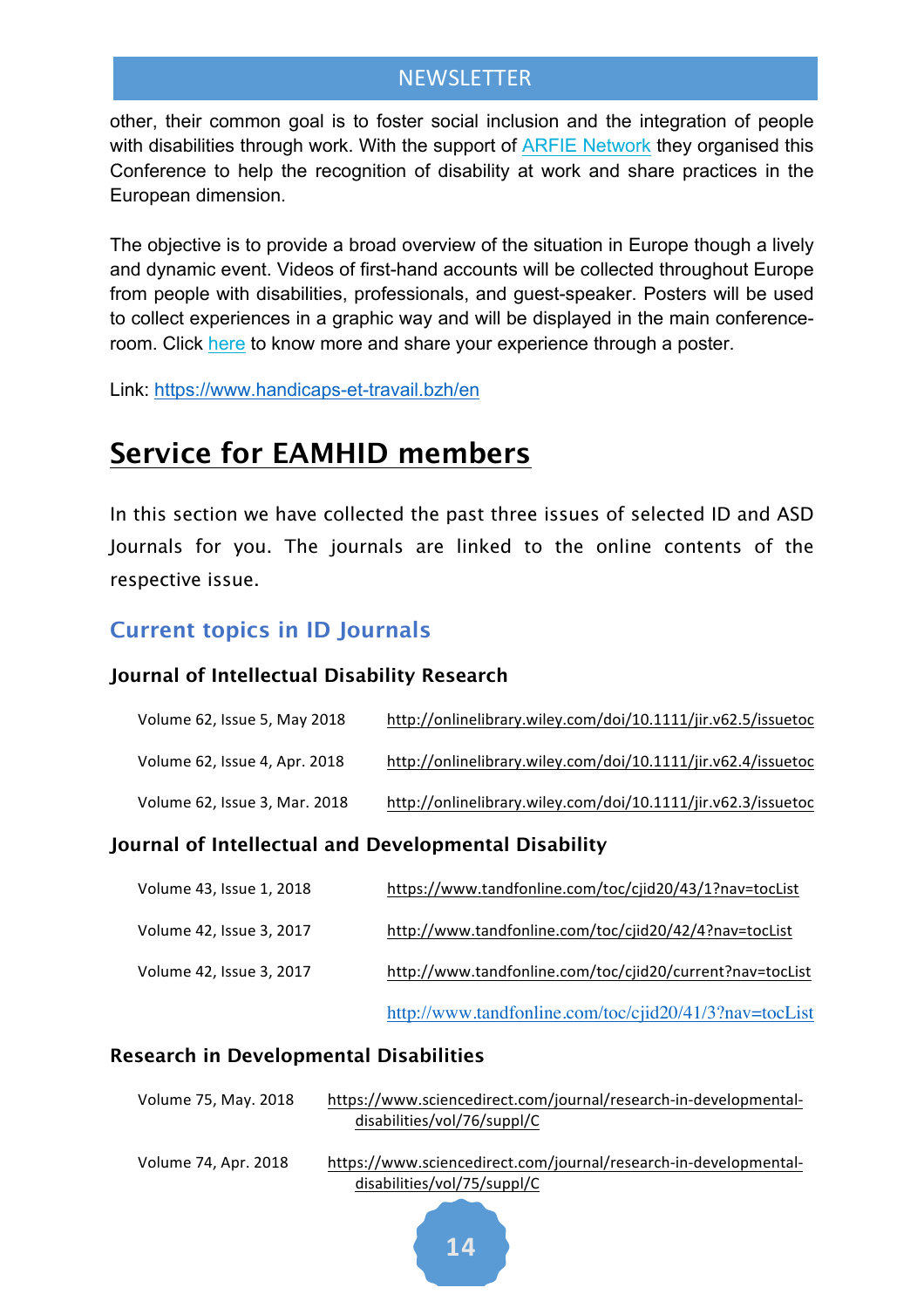Volume 73, Mar. 2018 https://www.sciencedirect.com/journal/research-in-developmentaldisabilities/vol/74/suppl/C

#### **American Journal of Intellectual Disabilities**

| Volume 123, Issue 3, May 2018  | http://aaiddjournals.org/toc/ajmr/123/3 |
|--------------------------------|-----------------------------------------|
| Volume 123, Issue 2, Mar. 2018 | http://aaiddjournals.org/toc/ajmr/123/2 |
| Volume 123, Issue 1, Jan. 2018 | http://aaiddjournals.org/toc/ajmr/123/1 |

#### **Advances in Mental Health and Intellectual Disability**

| Volume 12, Issue 2, 2018   | http://www.emeraldinsight.com/toc/amhid/12/2     |
|----------------------------|--------------------------------------------------|
| Volume 12, Issue 1, 2018   | http://www.emeraldinsight.com/toc/amhid/12/1     |
| Volume 11, Issue 5/6, 2017 | http://www.emeraldinsight.com/toc/amhid/11/5%2F6 |

#### **Intellectual and Developmental Disabilities**

| Volume 56, Issue 2, Mar. 2018 | http://aaiddjournals.org/toc/mere/56/2 |
|-------------------------------|----------------------------------------|
| Volume 56, Issue 1, Feb. 2018 | http://aaiddjournals.org/toc/mere/56/1 |
| Volume 55, Issue 6, Dec. 2017 | http://aaiddjournals.org/toc/mere/55/6 |

#### **Journal of Applied Research in Intellectual Disabilities**

| Volume 31, Issue 3, May 2018  | http://onlinelibrary.wiley.com/doi/10.1111/jar.2018.31.issue- |
|-------------------------------|---------------------------------------------------------------|
|                               | 3/issuetoc                                                    |
|                               |                                                               |
| Volume 31, Issue 2, Mar. 2018 | http://onlinelibrary.wiley.com/doi/10.1111/jar.2018.31.issue- |
|                               | 2/issuetoc                                                    |
|                               |                                                               |
| Volume 31, Issue 1, Jan. 2018 | http://onlinelibrary.wiley.com/doi/10.1111/jar.2018.31.issue- |
|                               | 1/issuetoc                                                    |
|                               |                                                               |

#### **International Journal of Disability, Development and Education**

| Volume 65, Issue 3, 2018 | https://www.tandfonline.com/toc/cijd20/65/3?nav=tocList   |
|--------------------------|-----------------------------------------------------------|
| Volume 65, Issue 2, 2018 | http://www.tandfonline.com/toc/cijd20/current?nav=tocList |
| Volume 65, Issue 1, 2018 | http://www.tandfonline.com/toc/cijd20/65/1?nav=tocList    |

**15**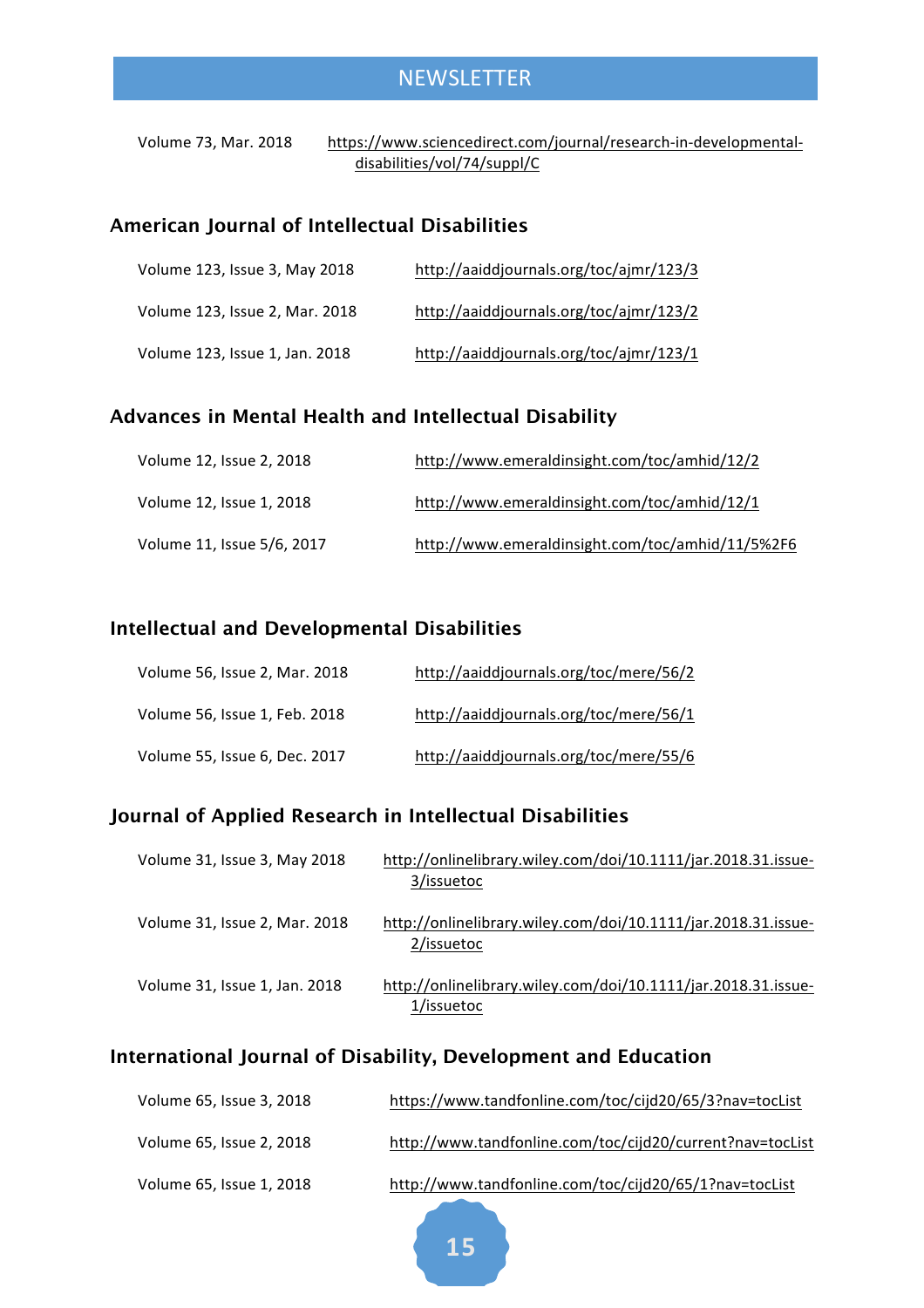#### **International Journal of Developmental Disabilities Journal of Learning Disabilities**

| Volume 64, Issue 2, 2018 | http://www.tandfonline.com/toc/yjdd20/current          |
|--------------------------|--------------------------------------------------------|
| Volume 64, Issue 1, 2018 | http://www.tandfonline.com/toc/yjdd20/64/1?nav=tocList |
| Volume 63, Issue 4, 2017 | http://www.tandfonline.com/toc/yjdd20/63/4?nav=tocList |

#### **Journal of Intellectual Disabilities and Offending Behaviour**

| Volume 9, Issue 1, 2018 | http://www.emeraldinsight.com/toc/jidob/9/1 |
|-------------------------|---------------------------------------------|
| Volume 8, Issue 4, 2017 | http://www.emeraldinsight.com/toc/jidob/8/4 |
| Volume 8, Issue 3, 2017 | http://www.emeraldinsight.com/toc/jidob/8/3 |

#### **Journal of Special Education**

| Volume 51, Issue 5, May 2018  | http://journals.sagepub.com/toc/seda/51/5 |
|-------------------------------|-------------------------------------------|
| Volume 51, Issue 4, Feb. 2018 | http://journals.sagepub.com/toc/seda/51/4 |
| Volume 51, Issue 3, Nov. 2017 | http://journals.sagepub.com/toc/seda/51/3 |

#### **Current topics in ASD Journals**

#### **Autism Research**

| Volume 11, Issue 5, May 2018  | http://onlinelibrary.wiley.com/doi/10.1002/aur.v11.5/issueto |
|-------------------------------|--------------------------------------------------------------|
|                               |                                                              |
| Volume 11, Issue 4, Apr. 2018 | http://onlinelibrary.wiley.com/doi/10.1002/aur.v11.4/issueto |
|                               |                                                              |
| Volume 11, Issue 3, Mar. 2018 | http://onlinelibrary.wiley.com/doi/10.1002/aur.v11.3/issueto |
|                               |                                                              |

#### **Journal of Autism and Developmental Disorders**

| Volume 48, Issue 5, May 2018  | http://link.springer.com/journal/10803/48/5/page/1 |
|-------------------------------|----------------------------------------------------|
| Volume 48, Issue 4, Apr. 2018 | http://link.springer.com/journal/10803/48/4/page/1 |
| Volume 48, Issue 3, Mar. 2018 | http://link.springer.com/journal/10803/48/3/page/1 |

#### **Autism**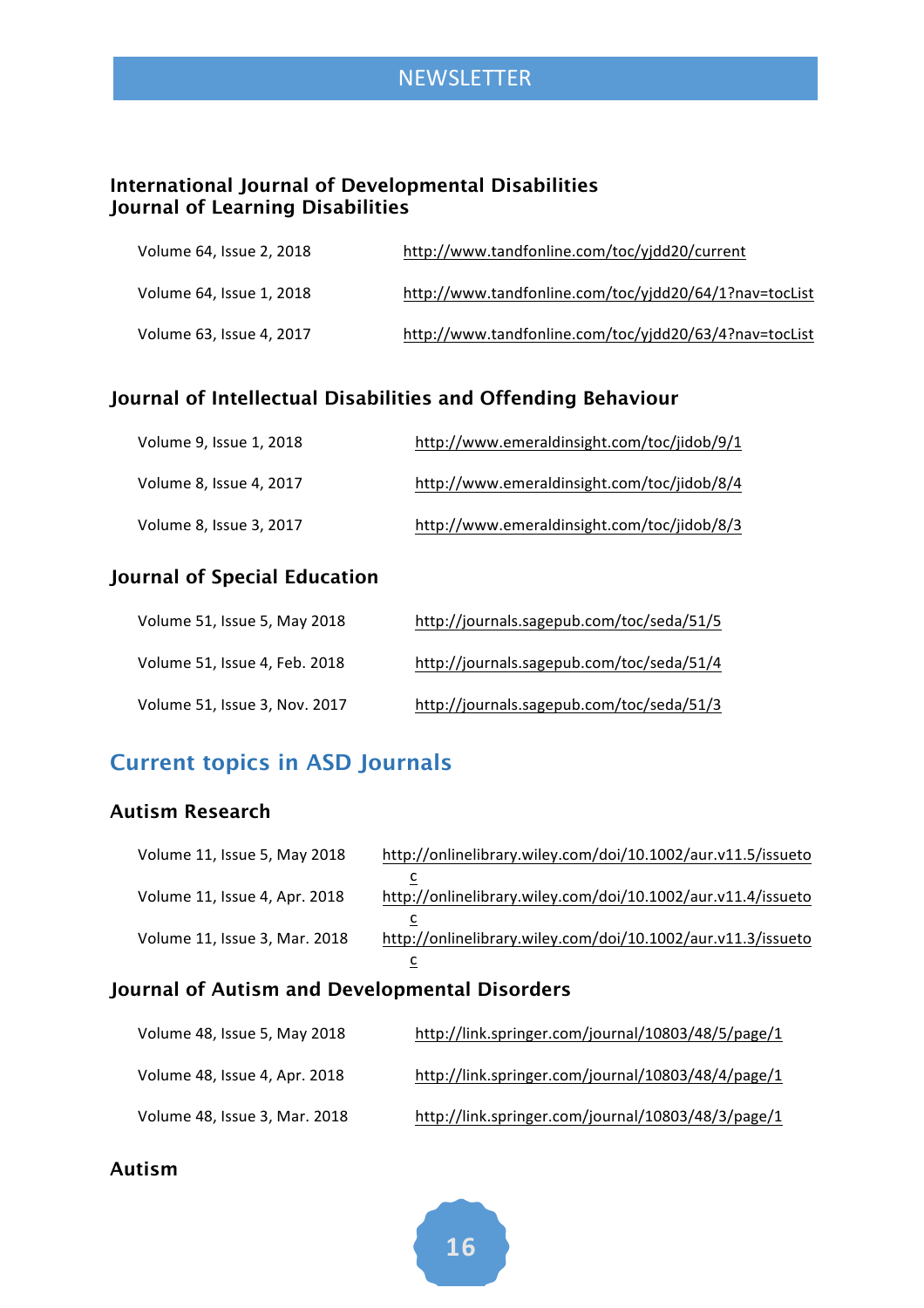| Volume 22, Issue 3, Apr. 2018 | http://journals.sagepub.com/toc/auta/current |  |
|-------------------------------|----------------------------------------------|--|
| Volume 22, Issue 2, Feb. 2018 | http://journals.sagepub.com/toc/auta/22/2    |  |
| Volume 22, Issue 1, Jan. 2018 | http://journals.sagepub.com/toc/auta/22/1    |  |

#### **Research in Autism Spectrum Disorders**

| Volume 50, Jun. 2018 | https://www.sciencedirect.com/journal/research-in-autism-spectrum- |  |
|----------------------|--------------------------------------------------------------------|--|
|                      | disorders/vol/50/suppl/C                                           |  |
|                      |                                                                    |  |
| Volume 49, May 2018  | https://www.sciencedirect.com/journal/research-in-autism-spectrum- |  |
|                      | disorders/vol/49/suppl/C                                           |  |
|                      |                                                                    |  |
| Volume 48, Apr. 2018 | https://www.sciencedirect.com/journal/research-in-autism-spectrum- |  |
|                      | disorders/vol/48/suppl/C                                           |  |

#### **Advances in Autism**

| Volume 4, Issue 1, 2018 | http://www.emeraldinsight.com/toc/aia/4/1 |  |
|-------------------------|-------------------------------------------|--|
| Volume 3, Issue 4, 2017 | http://www.emeraldinsight.com/toc/aia/3/4 |  |
| Volume 3, Issue 3, 2017 | http://www.emeraldinsight.com/toc/aia/3/3 |  |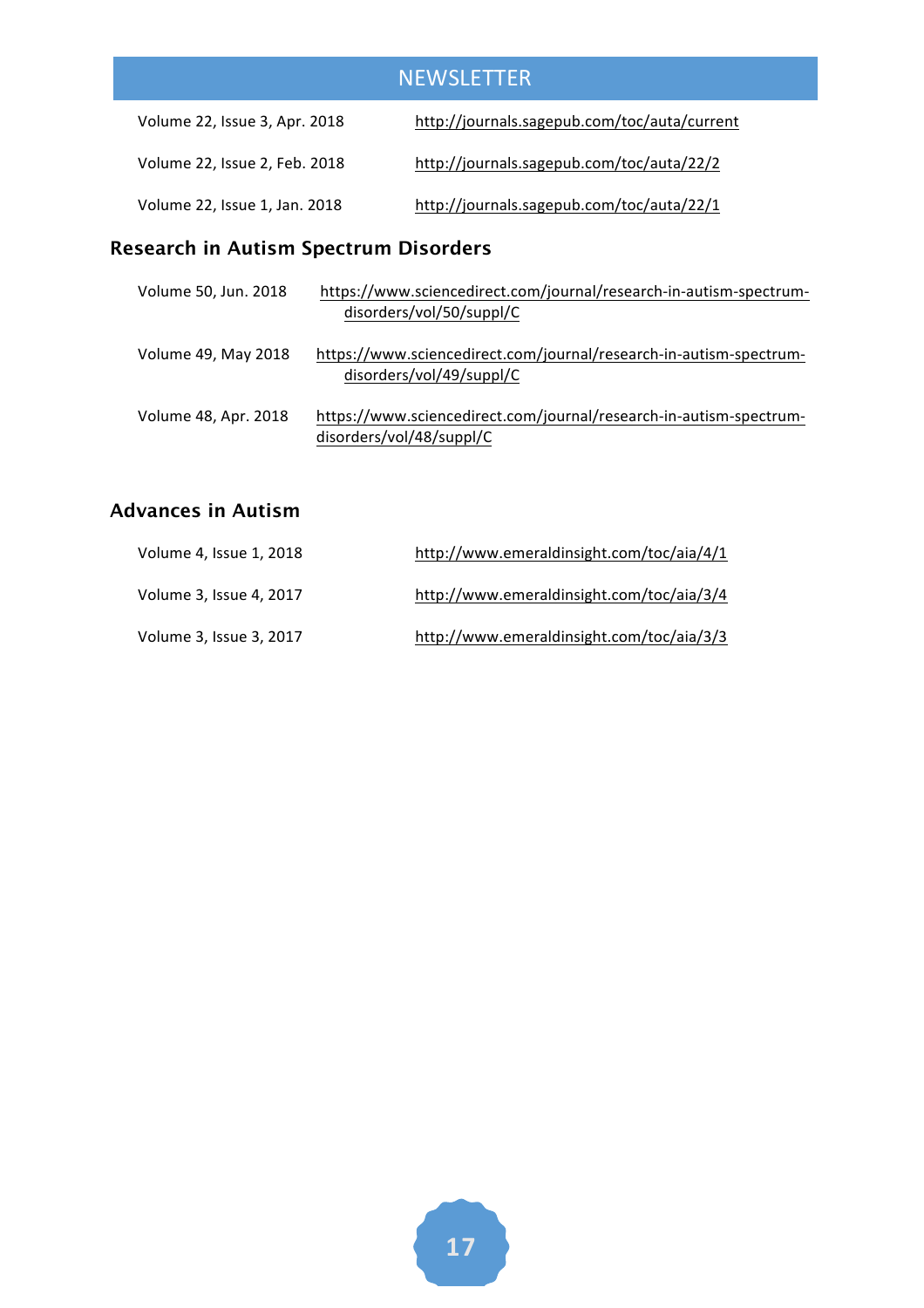## **What is it all about?**

#### **About EAMHID**

EAMHID stands for "European Association for Mental Health In Intellectual Disability". The EAMHID Congresses promote excellence in clinical and academic work in Mental Health in Intellectual Disabilities. The Association seeks to **promote the endeavours of innovative research and clinical practice**. The Association will keep you updated through congresses, will enable clinicians and researchers in the field to exchange experiences and support collaborations on an international level in research and praxis. A key to on-going success in facilitating high standards in practice is to nurture future clinicians and academics in low and mid income countries. **You are kindly invited to join and participate in the EAMHID, every single member is important and warmly welcomed!** For more information about EAMHID, please check our website, Facebook page and twitter or email us; details are on the last page.

#### **Acknowledgement:**

The Board of EAMHID would like to thank Julia Böhm for her assistance in the production of this edition of the newsletter.